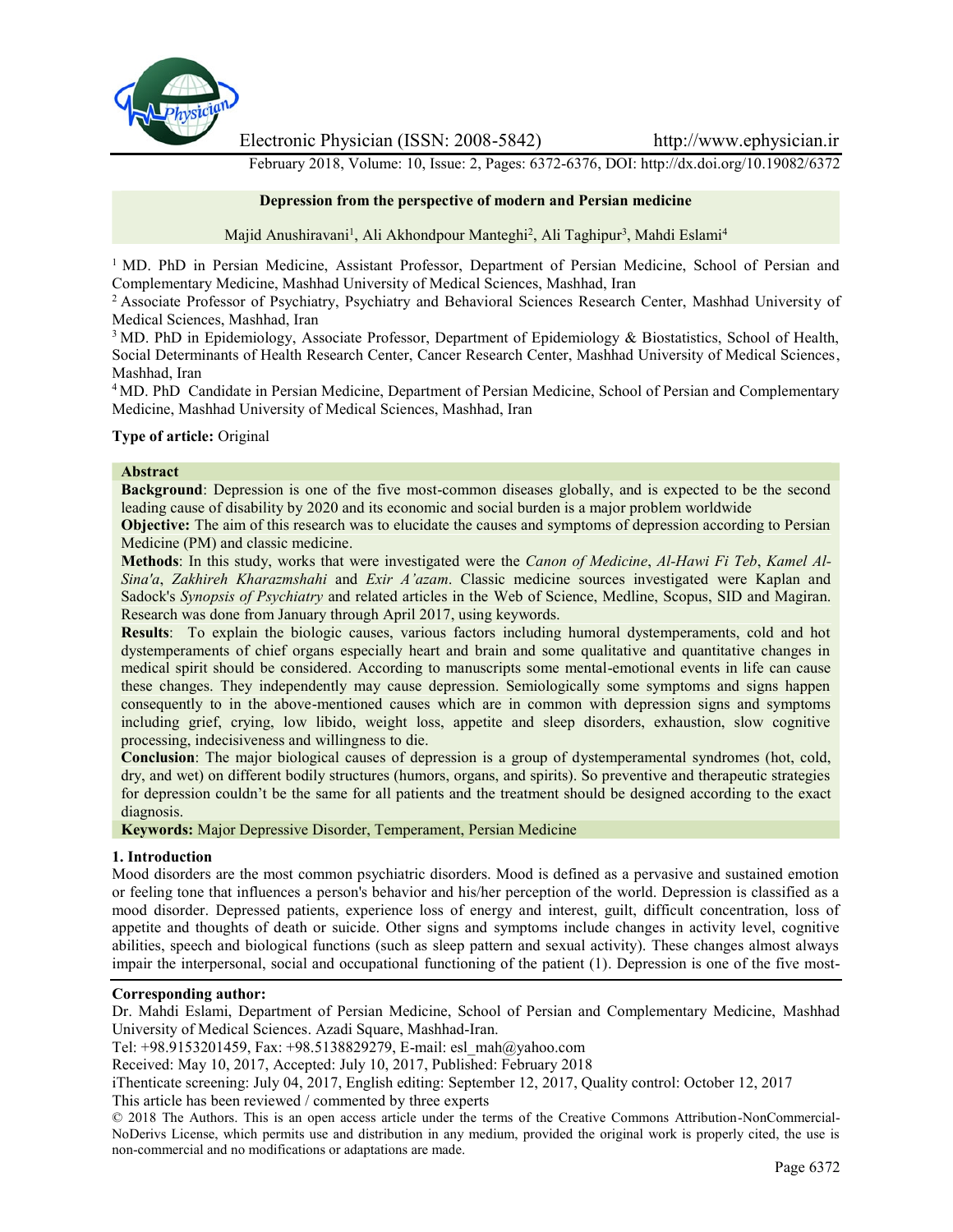common disorders globally and is expected to be the second leading cause of disability by 2020 (2). It has a high personal, economic and social cost (3, 4). Recent surveys have shown that major depressive disorder has the highest lifetime prevalence (almost 17%) of any psychiatric disorder. The annual incidence rate of major depressive disorder is 1.59% (1.89% for men and 1.1% women) (5). The World Health Organization states that 350 million people suffer from the disease worldwide according to estimates; the current prevalence reported 2% in China, 2.9% in Japan, 6.6% in the United States of America and 8.3% in Ukraine (6). The results of a systematic review of 44 articles found that the current prevalence of major depressive disorder in Iran is 4.1% (3.1% to 5.1%) and the risk in women is 1.95-fold greater (7). The explanatory model of modern medicine for depression has led to some pharmaceutical interventions which their efficacy and safety hasn't been yet so sufficient. It appears that other schools of medicine might provide wider perspectives to explain the biologic causes of depression. One of the most ancient holistic medical schools is PM which characterized by expanded manuscripts by sage philosopher/physicians like Avicenna since more than 1000 years before. This old medical school considers the whole mental/emotional and physical aspects of human being in order to maintain health. Depression is dominantly and mistakenly has been attributed to a melancholic dystemperament; or considered to be equivalent to melancholia by uneducated traditional practitioners; which led to neglect the wide and various probable causes. The objective of this study was to elucidate depression in PM considering the conformity assessment with classic medicine, including the following items: The etiology, the semiology, and therapeutics of depression

# **2. Material and Methods**

# *2.1. Identifying relevant publications*

In this study Persian medical manuscripts were explored using the qualitative research approach. our chosen resources were Canon of Medicine, al-hawi fi teb, kamel al-sina'a, tafrih al-qoloob, zakhireh kharazmshahi, sharh al asbab, Tibb e Akbari, mofarrih al-qoloob, darooha-yi qalbi, makhzan al-adviah and exir azam. Classic medicine sources were Kaplan and Sadock's Synopsis of Psychiatry 11th ed. 2015 and related articles in the Web of Science, Medline, Scopus, Scientific Information Database (SID) and Magiran databases.

# *2.2. Search strategy*

This research was carried out from January to April 2017. In PM sources we searched the Persian/Arabic words and terms such as Andooh (sadness), Ghamm (sadness), Hamm (worry), Farah (happiness), Soo-e- mizaj-e-Rooh (spirit dystemperament), Malikhoolia (Melancholia), etc. in classic sources the words and phrases including Mood and Affective disorder, Major Depressive Disorder, Depression, Unipolar Depression, Depressive Syndromes, Endogenous Depressions, Neurotic Depressions, and Melancholia were searched irrespective of the time of publication.

# **3. Results**

# *3.1. Etiology*

Based on the manuscripts of PM we found that depression can be caused by different factors as follows:

- 1) Humoral dystemperament, including melancholic, phlegmatic and choleric dystemperament (8, 9)
- 2) Dysfunction of chief organs (heart, brain, and liver) caused mostly by cold dystemperament
- 3) Active intra-organic axes or collaborative influences between the brain, heart, gut, liver and uterus
- 4) Alterations in the amount and/or the essence of vital and mental medical spirits. Necessary to remind that according to the PM, medical spirit is a very subtle bodily structure resembled to vapor that emanates from the left ventricle of the heart.

Factors involved in the etiology of depression in classic medicine include biological factors such as biogenic amines, second messengers, intracellular cascades, alteration of hormonal regulation, alteration of sleep neurophysiology, immunological disturbances, genetic factors, psychosocial factors such as life events and environmental stress, personality factors, psychodynamic factors, cognitive distortion and learned helplessness (3). Table 1 and 2 show the causes of depression in PM and causes of depression in classic medicine

# *3.2. Semiology*

According to the above-mentioned causes of depression, the following patterns may be seen: The manuscripts indicate that dystemperaments of phlegm, black bile and yellow bile could cause depression. Melancholic dystemperament is characterized by weight loss, insomnia, thick and high-viscous blood, worry, obsession, and nightmares. Symptoms of phlegmatic dystemperament are decreased body temperature, slow pulse, low pulse rate, malaise, lethargy, slow-wittedness, and dreams of water, sea, snow, rain or cold. (10-12). Melancholia can also be considered in elucidating of depression in which an individual's thoughts and ideas do not align with typical functioning. The cause of melancholia according to ancient sages is an increase in black bile in the body or brain. The symptoms of black bile accumulation in the brain is a tendency to obsessive thoughts, despondency, despair,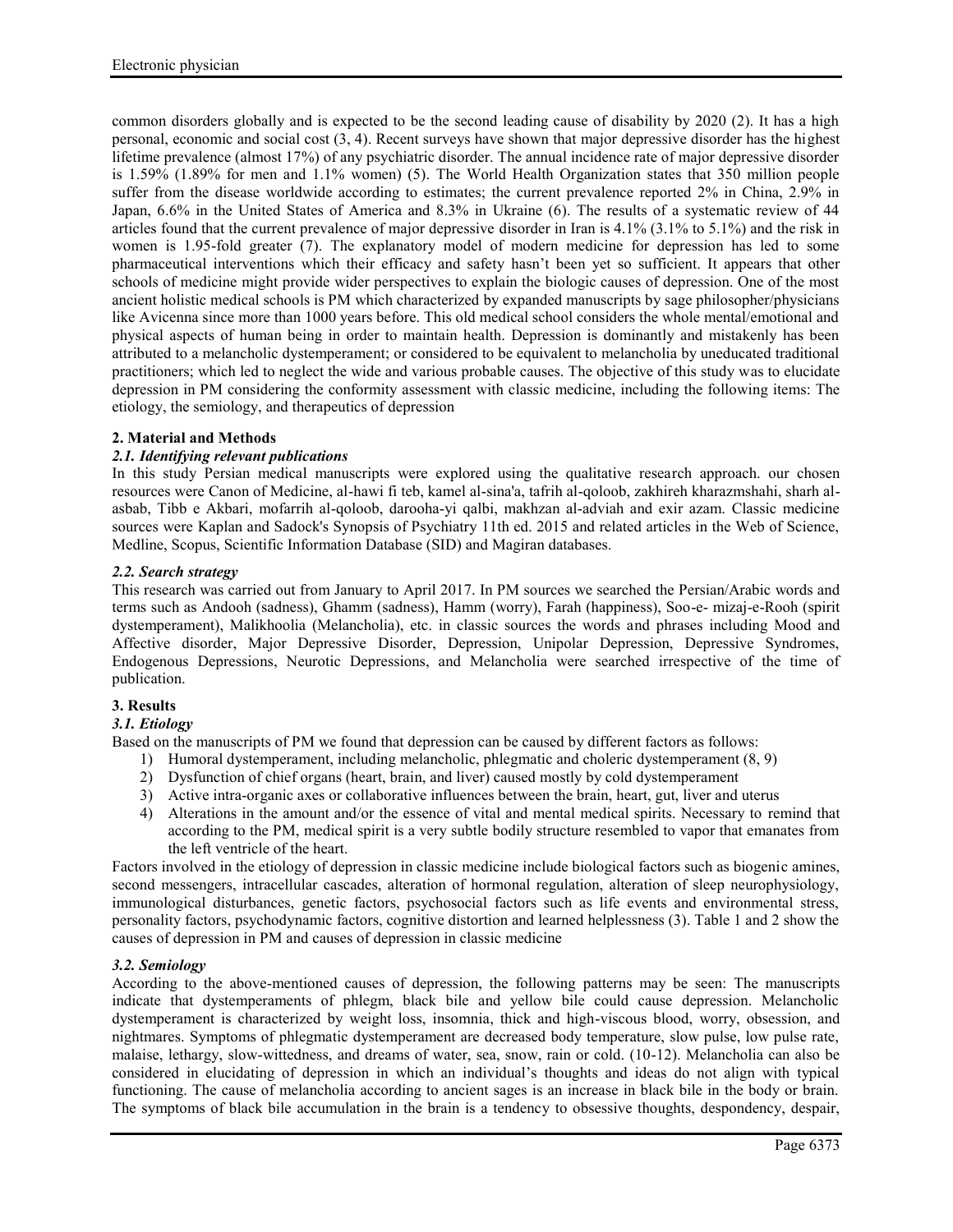isolation and death, fixation of the eyes on the ground or an object, thin face, sunken eyes, and insomnia. (13, 14). Explanations of depression also included heart and brain dystemperament. Cold dystemperament of the heart causes weakness in the body and movements, exhaustion, fatigue, loss of strength, a pale and pasty complexion, cold extremities, yellowness of skin, fear, polysomnia and excessive compassion. Brain cold dystemperament impairs brain function, causes slow-wittedness, lack of imagination, a tendency to fear and boredom which are similar to the symptoms of depression (15, 16). Symptoms and signs found in cold dystemperament of vital and mental spirits that may correspond with depression can be classified into two groups: physical and mental/emotional. Physical symptoms include weakness, laxity, cold skin, slow pulse, low pulse and breathing rate, coldness of pulse touch point, pasty appearance, hypersomnia, decreased libido and poor appetite. Mental/emotional symptoms can be listed as confusion, hesitancy, memory loss, fearfulness, touchiness, crying, indifference, and decreased enthusiasm for the future (17). The American Psychiatric Association considers a diagnosis of depression when five (or more) of the following symptoms are present during the same two-week period that represent a change from previous functioning: depressed mood most of the day and on most days; markedly diminished interest or pleasure in all or almost all activities; significant weight loss or gain when not dieting; decrease or increase in appetite; insomnia or hypersomnia; psychomotor agitation or retardation; fatigue or loss of energy; feeling of worthlessness or excessive or inappropriate guilt; diminished ability to concentrate; indecisiveness; recurrent thoughts of death, recurrent suicidal ideation without a specific plan, or a suicide attempt or a specific plan for committing suicide (3).

#### *3.3. Therapeutics*

Four approaches used in PM to cure diseases including life style reform, nutritional adjustments, using medication, and manual procedures. The purpose of the life style reform is to improve the situation of the six essential affairs to promote the health of an individual. These six affairs indicate the effects of air, food and drink, sleep and wakefulness, detoxification, exercise and rest, and emotional events on health and sickness. A treatment protocol may include all of the therapeutic approaches depending on the causality of sickness, in accordance to the treatment rules. For humeral causes, treatment involves balancing the quantity and quality of humors using diet therapy and natural medications. In temperamental dysfunction of organs, the dystemperament will be treated by diet and medications also. And in general, revitalizing herbs like saffron are used in causes related to vital spirit (10). Classic medical therapies for the biological and psychological aspects of this condition are as follows: pharmacotherapy (norepinephrine, serotonin, norepinephrine and serotonin reuptake inhibitors, pre- and post-synaptic active agents, dopamine reuptake inhibitor, mixed action agents), vagal nerve stimulation, sleep deprivation, phototherapy and psychosocial therapy (cognitive, interpersonal, behavior, psychoanalytically-oriented and family therapy) (3).

| TWAIN THE WARDOO OF AUDITODIOII III I IN T |                            |                           |                                      |  |  |  |  |
|--------------------------------------------|----------------------------|---------------------------|--------------------------------------|--|--|--|--|
| Humoral dystemperament                     | Dysfunction of main organs | Active intra-organic axes | Alterations in vital/ mental spirits |  |  |  |  |
| Melancholic                                | Heart                      | Heart-Brain axis          | <b>Quantitative changes</b>          |  |  |  |  |
| Phlegmatic                                 | <b>Brain</b>               | Gut-Brain axis            | <b>Oualitative changes</b>           |  |  |  |  |
| Choleric                                   | Liver                      | Heart-Brain-liver axis    |                                      |  |  |  |  |
|                                            |                            | Uterus-Heart axis         |                                      |  |  |  |  |

**Table 1.** Causes of depression in PM

| Biological factors |                                                                                            |  |  |  |  |
|--------------------|--------------------------------------------------------------------------------------------|--|--|--|--|
|                    | Biogenic amines (norepinephrine, serotonin, dopamine, other neurotransmitter disturbances) |  |  |  |  |
|                    | Second messengers and intracellular cascades                                               |  |  |  |  |
|                    | Alterations of hormonal regulation (thyroid axis activity, growth hormone, prolactin)      |  |  |  |  |
|                    | 4. Alterations of sleep neurophysiology                                                    |  |  |  |  |
|                    | Immunological disturbances                                                                 |  |  |  |  |

**Table 2.** Causes of depression in classic medicine

**4. Discussion**

#### *4.1. Etiology*

Our exploration of PM manuscripts showed that the causes of depression do not fall only into the domain of brain. The heart, with its wide functional scope, has a significant role in the etiology of this condition. PM believes that the origin and formation of the medical spirit is in the heart (18-20), followed by the brain and liver and a specific temperament creates in spirit according to the locus (17, 21). As a supportive evidence we can point to the role of oxytocin in emotional status which is secreted by the heart and its effects have been taken into account in the treatment of mental illnesses, including depression (22, 23) congregations of oxytocin have also been observed in extra-brain cells, in some other organs of the body (24). Evidence and recent studies indicates that the definition of depression has changed and it is considered a systemic disorder. A meta-analysis by Sara Fernández et al. has elucidated what happens to the organism in an individual suffering from depression. Researchers have concluded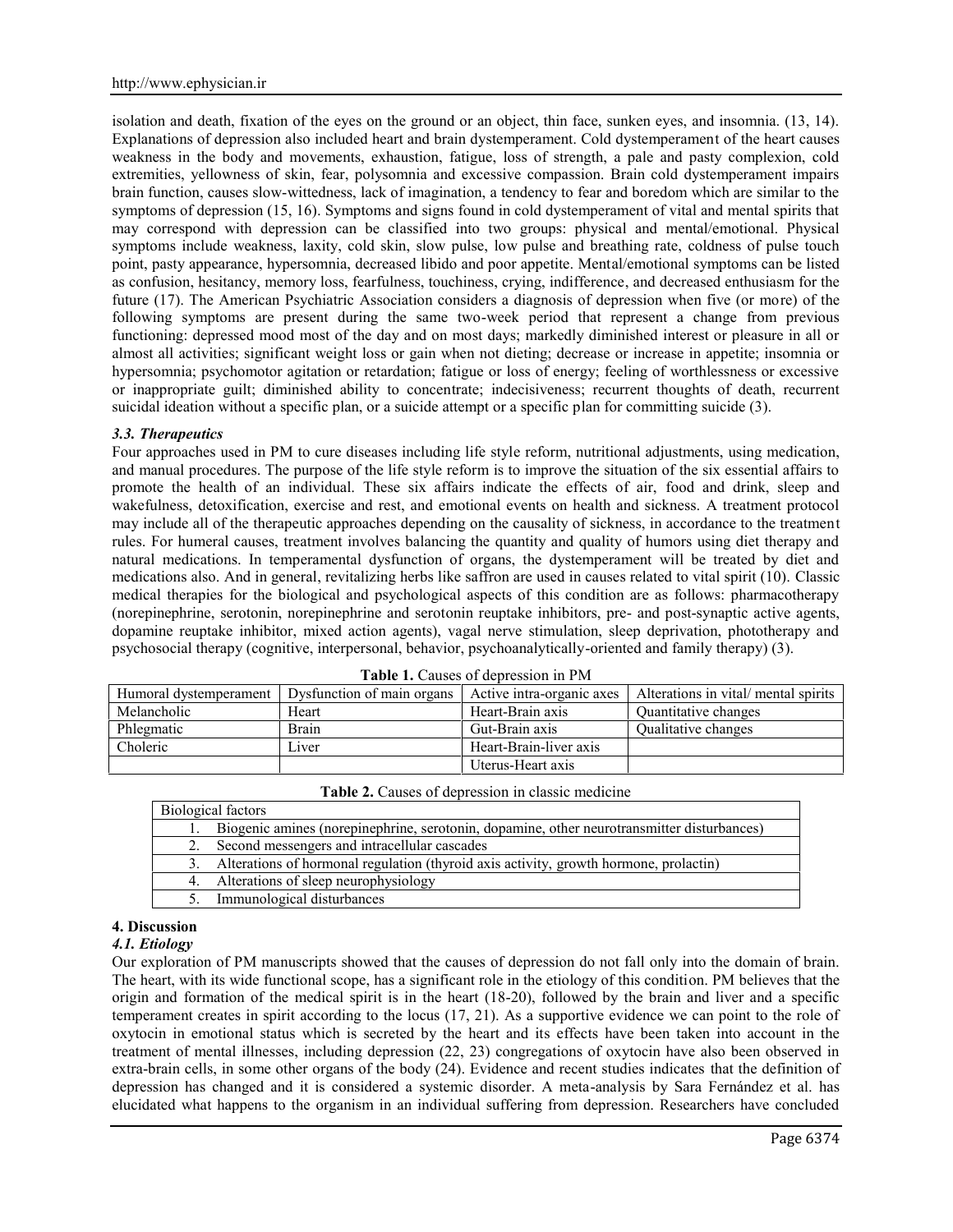that depression is more than a mental disorder. It causes important alterations in oxidative stress and should be considered a systemic disorder because it affects the whole organism (25).

# *4.2. Semiology*

The results of a comparative study of symptoms of depression in classic medicine and PM are summarized in Table 3. The table indicates that the locus of depression according to PM is the heart, brain, vital spirit or other where. Depressive symptoms based on DSM5 show that some symptoms are fully matched and some partially.

| No             | Symptoms of depression    | Symptoms of heart   | Symptoms of     | Symptoms of vital spirit   | Symptoms of    |
|----------------|---------------------------|---------------------|-----------------|----------------------------|----------------|
|                | based on DSM5             | cold                | brain cold      | cold dystemperament        | melancholia    |
|                |                           | dystemperament      | dystemperament  |                            |                |
| 1              | Depressed mood            | Sorrow              |                 | Touchiness, crying         | Crying, sorrow |
| $\overline{2}$ | Markedly diminished       |                     |                 | Low desire and wish        |                |
|                | interest or pleasure      |                     |                 |                            |                |
| 3              | Significant weight loss   |                     |                 |                            | Slimness       |
|                | when not dieting          |                     |                 |                            |                |
|                | Weight gain               |                     |                 |                            |                |
|                | Decrease in appetite      |                     |                 | Anorexia                   |                |
|                | Increase in appetite      |                     |                 |                            |                |
| 4              | Insomnia                  |                     | Lack of sleep   |                            | Lack of sleep  |
|                | hypersomnia               | Hypersomnia         | Hypersomnia     | Hypersomnia                |                |
| 5              | Psychomotor agitation     |                     |                 | Perplexity and uncertainty |                |
|                | Psychomotor retardation   |                     |                 |                            |                |
| 6              | Fatigue or loss of energy | Weakness and        | Weakness and    | Weakness and laxity        | Weakness and   |
|                |                           | laxity              | laxity          |                            | laxity         |
| 7              | Feelings of worthlessness |                     |                 |                            |                |
|                | or excessive or           |                     |                 |                            |                |
|                | inappropriate guilt       |                     |                 |                            |                |
| 8              | Diminished ability to     | unpleasant thoughts | Impairment of   | Slow-wittedness            |                |
|                | think or concentrate      |                     | brain functions |                            |                |
|                | Indecisiveness            |                     |                 | Doubt                      |                |
| 9              | Recurrent thoughts of     |                     |                 |                            | Willing to die |
|                | death, recurrent suicidal |                     |                 |                            |                |
|                | ideation                  |                     |                 |                            |                |

# *4.3. Therapeutics*

Biological causes of depression have various types and subtypes, and any therapeutic intervention should be based on the exact understanding of causes. Etiologic-based treatment is also necessary in classic medicine, but according to PM the etiologic patterns differ in their semiologic appearances. That is why depressed patients show contrary signs and symptoms such as hypersomni vs. insomnia, increase in appetite vs. loss of appetite, psychomotor agitation vs. psychomotor retardation. Depression treatment should vary to meet the conflicting symptom to be effective and avoid serious side effects. It could be considered as one of the difference between modern medicine and PM in their therapeutic approach to depressive disorders.

# **5. Conclusions**

Based on the PM literature depression should be considered as a spectrum of some multi-dimensional disorders that stem from different roots causes. Misleadingly, depression has been supposed as a disease of melancholic dystemperament, but in fact it should be attributed to various biological causes. In this context, various biological causes might be involved in the pathogenesis of depression that can be generally presented as various disorders of different corporeal types of the body (humors, organs, and spirits) including dystemperamental syndromes. So it is possible to identify various types of depression based on PM literature, and design holistic medical plans including life style reforms, diet modification, and natural therapies for any etiologic type and semiologic pattern of depression.

#### **Acknowledgments:**

This research was a part of Ph.D. thesis by Dr. Mahdi Eslami, submitted to the School of Persian and Complementary Medicine for fulfillment of the degree of Ph.D. in Persian Medicine, and supported by Mashhad University of Medical Sciences.